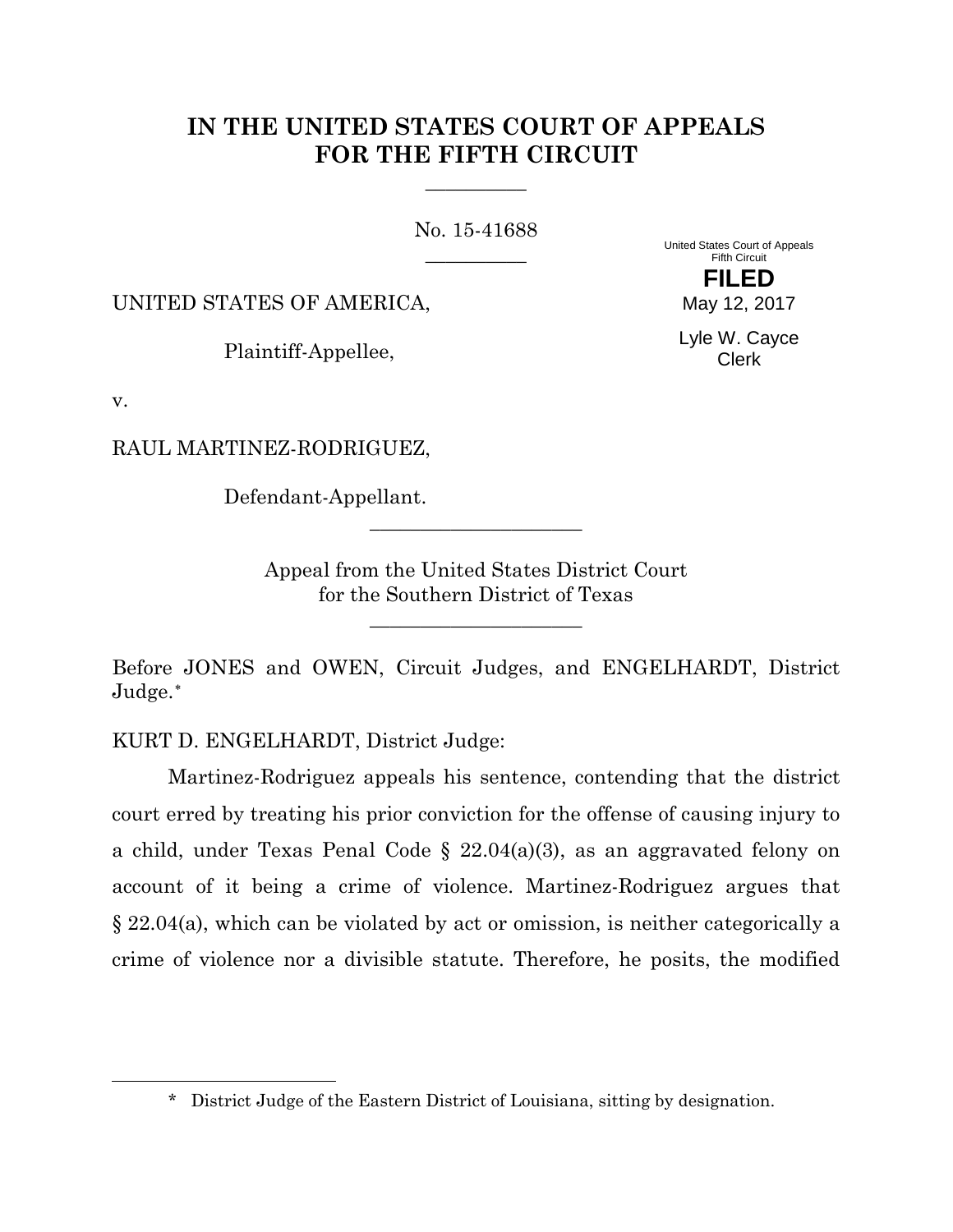categorical approach should not have been used at sentencing to narrow his prior conviction under the Texas state statute.

# **I. FACTUAL AND PROCEDURAL HISTORY**

On August 12, 2015, Martinez-Rodriguez was charged with knowingly being present in the United States after deportation, without having obtained consent to re-enter the country from the Attorney General or from the Secretary of Homeland Security, in violation of 8 U.S.C. § 1326(a) and (b). Martinez-Rodriguez ultimately entered a guilty plea, without a plea agreement, and, on December 15, 2015, was sentenced to 30 months imprisonment.

In the presentence report (PSR) prepared by the United States Probation Office in anticipation of sentencing, the probation officer recommended that Martinez-Rodriguez receive an enhancement under § 2L1.2(b)(1)(C) (2014), which calls for an eight-point increase in offense level "[i]f the defendant was deported, or unlawfully remained in the United States, after . . . a conviction for an aggravated felony. . . ." As noted, the probation officer made this recommendation based Martinez-Rodriguez's 2008 conviction for causing injury to a child under Texas Penal Code  $\S$  22.04(a)(3) – an offense characterized in the PSR as a crime of violence and thus an aggravated felony. ROA.98-100 (PSR ¶¶ 12, 22). Attached to the PSR were the judgment of a state district court in Travis County, Texas, sentencing Mr. Martinez-Rodriquez to three years of prison for the prior conviction, ROA.107-109, as well as plearelated documents, ROA.110-113, and the indictment. ROA.114. The indictment charged that Martinez-Rodriquez did "intentionally and knowingly cause bodily injury to [a named victim], a child 14 years of age or younger, by grabbing [the named victim] by the arm and throwing her to the floor." ROA.114.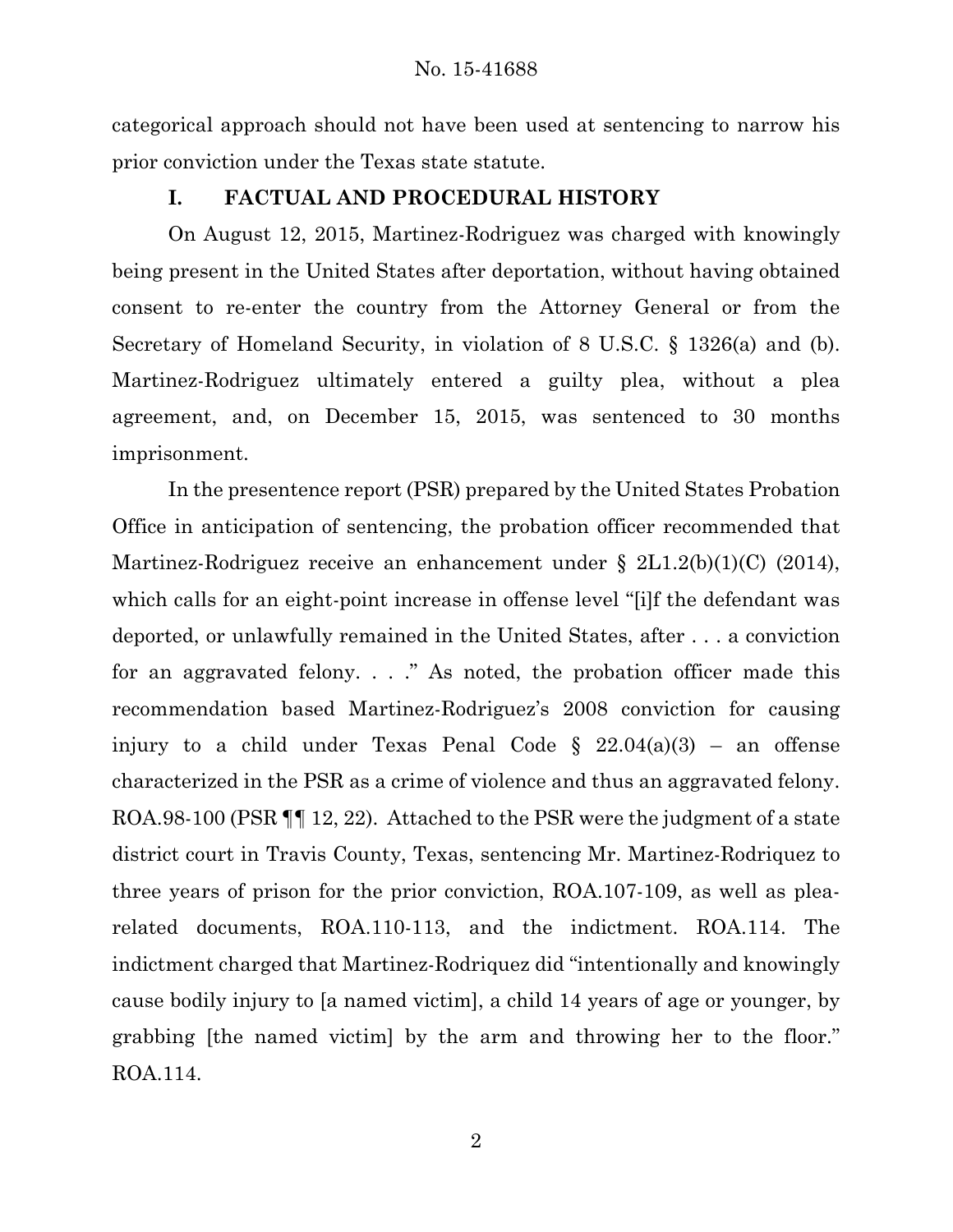At sentencing, the district court overruled Martinez-Rodriguez's written objection to the treatment of his prior conviction as an aggravated felony. As a result of that treatment, the court ultimately fashioned a sentence within a guideline range that reflected an enhancement under USSG  $\S 2L1.2(b)(1)(C)$ and convicted and sentenced him under 8 U.S.C. § 1326(b)(2), on that same basis. Martinez-Rodriguez now appeals, placing before us the issue of whether Texas Penal Code  $\S$  22.04(a) is a divisible statute – a question previously answered in the affirmative by this Court in *Perez-Munoz v. Keisler*, 507 F.3d 357 (5th Cir. 2007).

## **II. DISCUSSION**

The 2014 version of § 2L1.2(b)(1)(C) at issue herein, *see* ROA.98 (PSR ¶ 10), provides that a defendant's offense level shall be increased by eight levels if the defendant was deported after an aggravated felony conviction, *see* § 2L1.2(b)(1)(C) (2014). Section 1326(b)(2) permits, inter alia, a maximum sentence of 20 years when an alien has been previously removed after an aggravated felony conviction. *See* 8 U.S.C. § 1326(b)(2). For purposes of both § 2L1.2 and § 1326(b)(2), the term "aggravated felony" has the meaning set forth in 8 U.S.C. § 1101(a)(43). *See* § 2L1.2, comment. (n.3(A)) (2014); *United States v. Castaneda-Lozoya*, 812 F.3d 457, 459 (5th Cir. 2016). Whether an offense qualifies as an aggravated felony is purely a legal question, reviewed by this Court *de novo*, *Patel v. Mukasey*, 526 F.3d 800, 802 (5th Cir. 2008), as are interpretations of the Guidelines themselves. *United States v. Conner*, 537 F.3d 480, 489 (5th Cir. 2008).

Under § 1101(a)(43), the term "aggravated felony" is defined, in pertinent part, as the crime-of-violence offense set forth in 18 U.S.C. § 16 for which a prison term of at least one year has been imposed. 8 U.S.C. § 1101(a)(43)(F). Section 16 defines a "crime of violence" as either "(a) an

3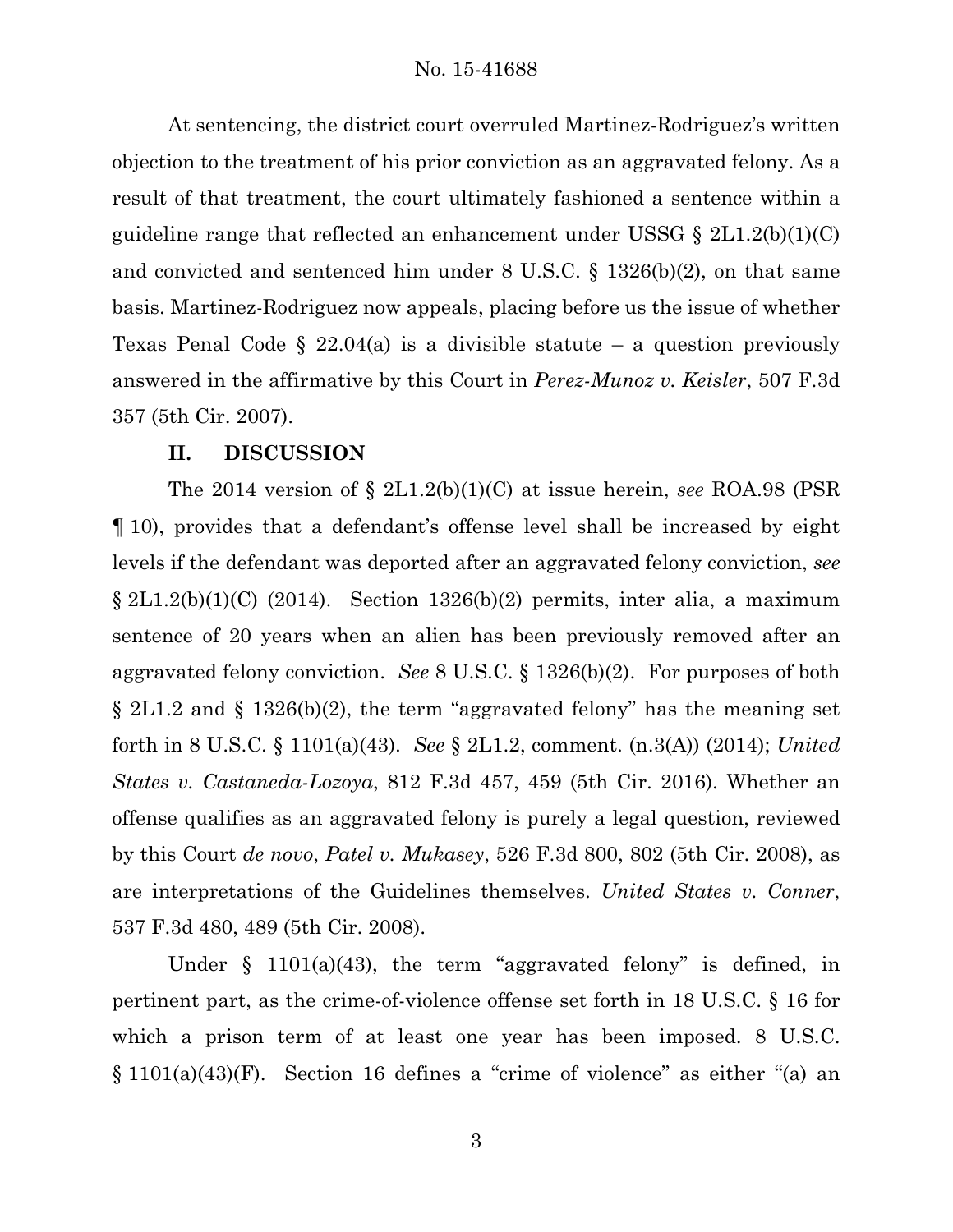offense that has as an element the use, attempted use, or threatened use of physical force against the person or property of another," or "(b) any other offense that is a felony and that, by its nature, involves a substantial risk that physical force against the person or property of another may be used in the course of committing the offense."  $18$  U.S.C.  $§16(a)$ , (b).

To determine whether a prior conviction constitutes a generic offense, such as a crime of violence and thus an aggravated felony, this court generally employs the categorical approach – the focus of which is on the elements of the offenses, not the underlying facts of the prior conviction. *See United States v. Hinkle*, 832 F.3d 569, 572 (5th Cir. 2016); *see also Franco-Casasola v. Holder*, 773 F.3d 33, 36 (5th Cir. 2014) (discussing "how to determine whether a prior offense qualifies as an aggravated felony," beginning with the categorical approach). So long as the relevant statutes state a single, or indivisible, set of elements, application of the categorical approach is a rote exercise. *See Mathis*, 136 S. Ct. at 2248. Courts simply line up the elements of the two offenses to determine whether they match. *Id.* If the elements of the prior offense are the same or narrower than those of the generic offense, then it qualifies for whatever consequences under federal law attach to the generic offense. *Id.* However, if its elements are broader, then the prior offense is not treated as an equivalent to the generic offense. *Id.*; *see also Gomez-Perez v. Lynch*, 829 F.3d 323, 326-27 (5th Cir. 2016) (applying the categorical approach in a case involving the Immigration and Nationality Act).

If a statute sets forth elements in an alternative or disjunctive structure, it is considered divisible, and a second approach is available to the courts. *See Descamps v. United States*, 133 S. Ct. 2276, 2283-84 (2013). Known as the modified categorical approach, this approach allows a court to pare down a prior conviction under a divisible statute by consulting certain materials such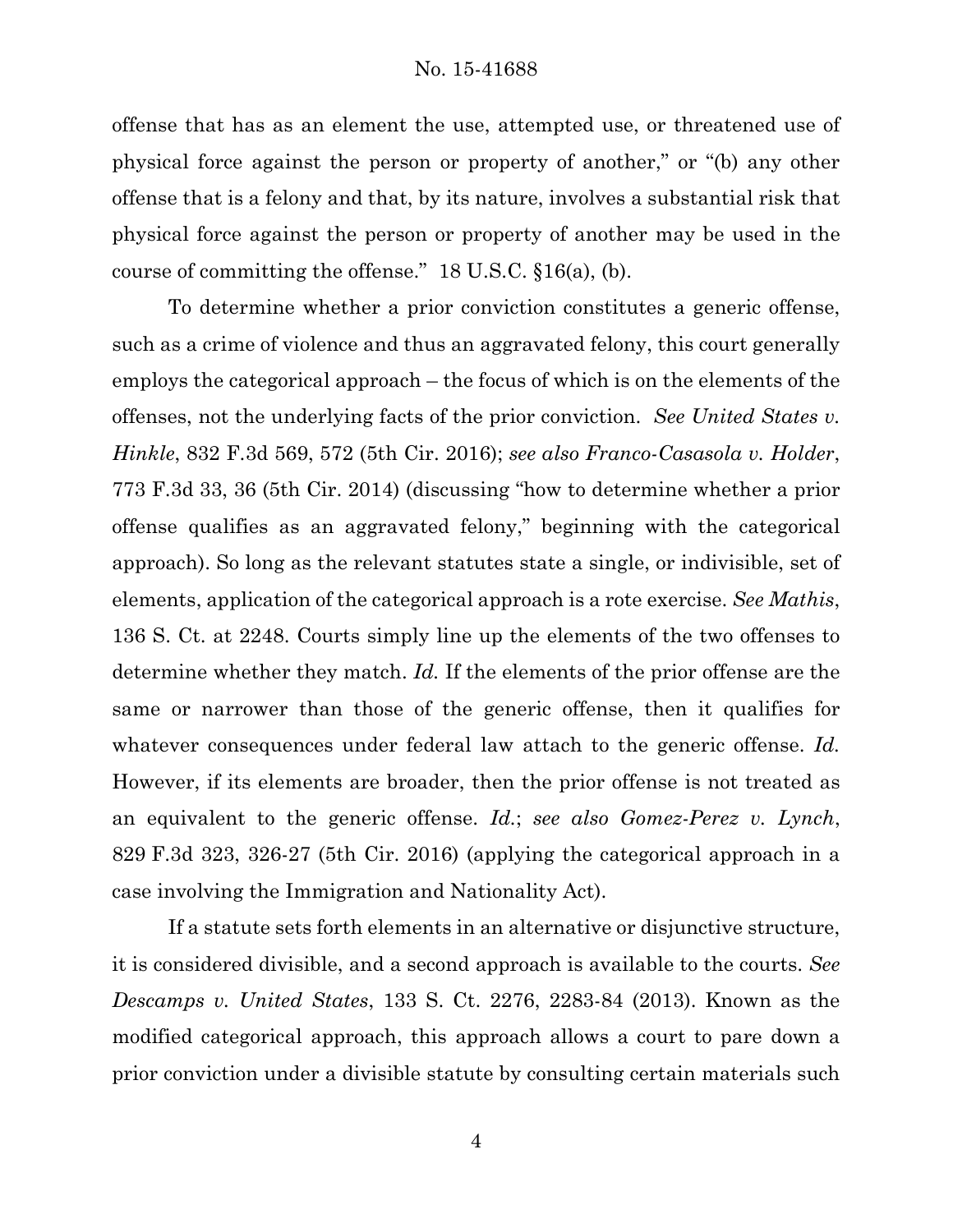as, in the case of a plea bargain, "the statutory definition, charging document, written plea agreement, transcript of plea colloquy, and any explicit factual finding by the trial judge to which the defendant assented." *See Shephard v. United States*, 544 U.S. 13, 16 (2005). Thus, unlike the categorical approach which concerns elements only, underlying facts are relevant to the modified categorical approach.

In *Mathis v. United States*, the Supreme Court provided guidance on when a statute is divisible and, thus, when the modified categorical approach is available. 136 S. Ct. 2243, 2248-54 (2016). It clarified that the approach is to be applied only to statutes that list alternative elements and not to statutes that list alternative means of satisfying elements. *Id*. The distinction between the elements and means is critical to the divisibility of a statute. *See id.* at 2256 ("The task for a sentencing court faced with an alternatively phrased statute is thus to determine whether its listed items are elements or means."). "The test to distinguish means from elements is whether a jury must agree." *United States v. Howell*, 838 F.3d 489, 497 (5th Cir. 2016). "Elements must be agreed upon by a jury. When a jury is not required to agree on the way that a particular requirement of an offense is met, the way of satisfying that requirement is a means of committing an offense not an element of the offense." *Hinkle*, 832 F.3d at 575. Ultimately, "the court has no call to decide which of ... alternative[ ] [means] was at issue in [an] earlier prosecution." *Mathis*, 136 S. Ct. at 2256.

According to *Mathis*, a determination of means versus elements is often easy to make, as federal courts are to follow definitive state court decisions on the issue. *Id.* at 2256 ("When a ruling of that kind exists, a sentencing judge need only follow what it says."). In prior opinions, this Court has recognized that "[t]he *Mathis* decision is controlling regarding the methodology of the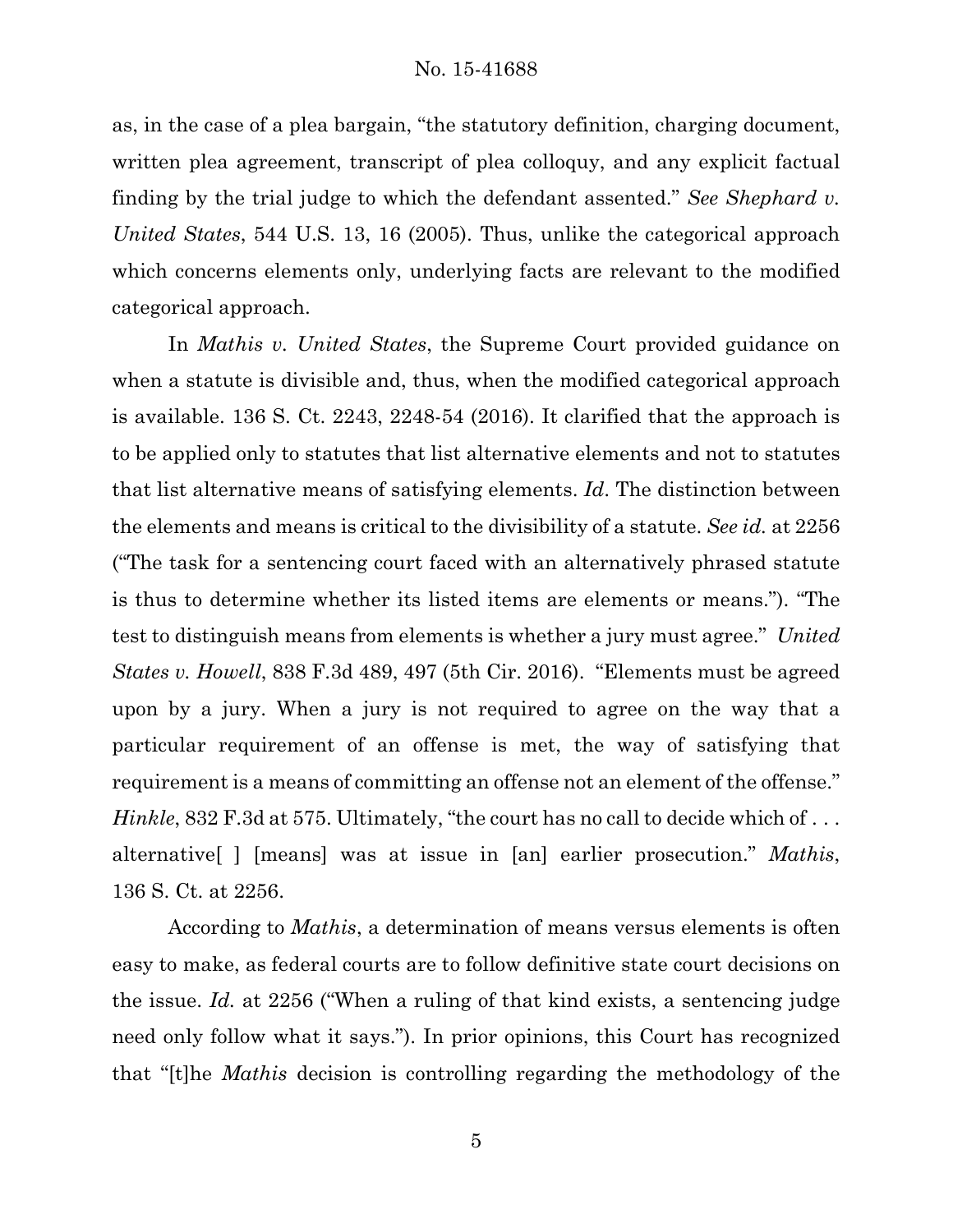modified categorical approach, and we must apply its holdings, even when they are contrary to prior precedent of this court." *See Hinkle*, 832 F.3d at 574 (applying methodology addressed in *Mathis* to a Guidelines issue); *see also Gomez-Perez v. Lynch*, 829 F.3d 323, 328 n. 5 (5th Cir. 2016) (recognizing that *Mathis* overruled certain prior cases insofar as they found a particular "statute to be divisible and subject to the modified categorical approach").

As noted by the parties in this case, the Fifth Circuit has previously held that causing injury to a child under Texas Penal Code § 22.04(a) is not categorically a crime of violence for purposes of the aggravated felony enhancement of § 2L1.2, because such offenses may be committed by both acts and omissions. *See United States v. Gracia-Cantu*, 302 F.3d 308, 310, 312-13 (5th Cir. 2002). Furthermore, as noted, this court analyzed § 22.04(a) in *Perez-Munoz v. Keisler*, applying the modified categorical approach. 507 F.3d 357, 358-59, 361-62 (5th Cir. 2007). In doing so, the *Perez-Munoz* court found that the Texas statute was divisible because it involved multiple offenses, specifically because it criminalized both acts and omissions causing injury to a child. *Id*. at 362; *see also Carmona-Castillo v. Mukasey*, 300 F. App'x 287, 288 (5th Cir. 2008) (observing that § 22.04(a) was divisible because it defined multiple offenses). Since the *Descamps* and *Mathis* decisions, however, it is now clear that an elements-focused analysis is the only approved method for determining the divisibility of the statute.

Now, guided by the *Mathis* decision in particular, the Court must revisit Texas Penal Code § 22.04(a), to consider whether its listed items, namely committing an offense by act or by omission, are alternative elements of an offense or alternative means of commission. We find that the Texas Court of Criminal Appeals has answered this precise question by concluding that the Texas Legislature intended the "act or omission" language in § 22.04(a) to